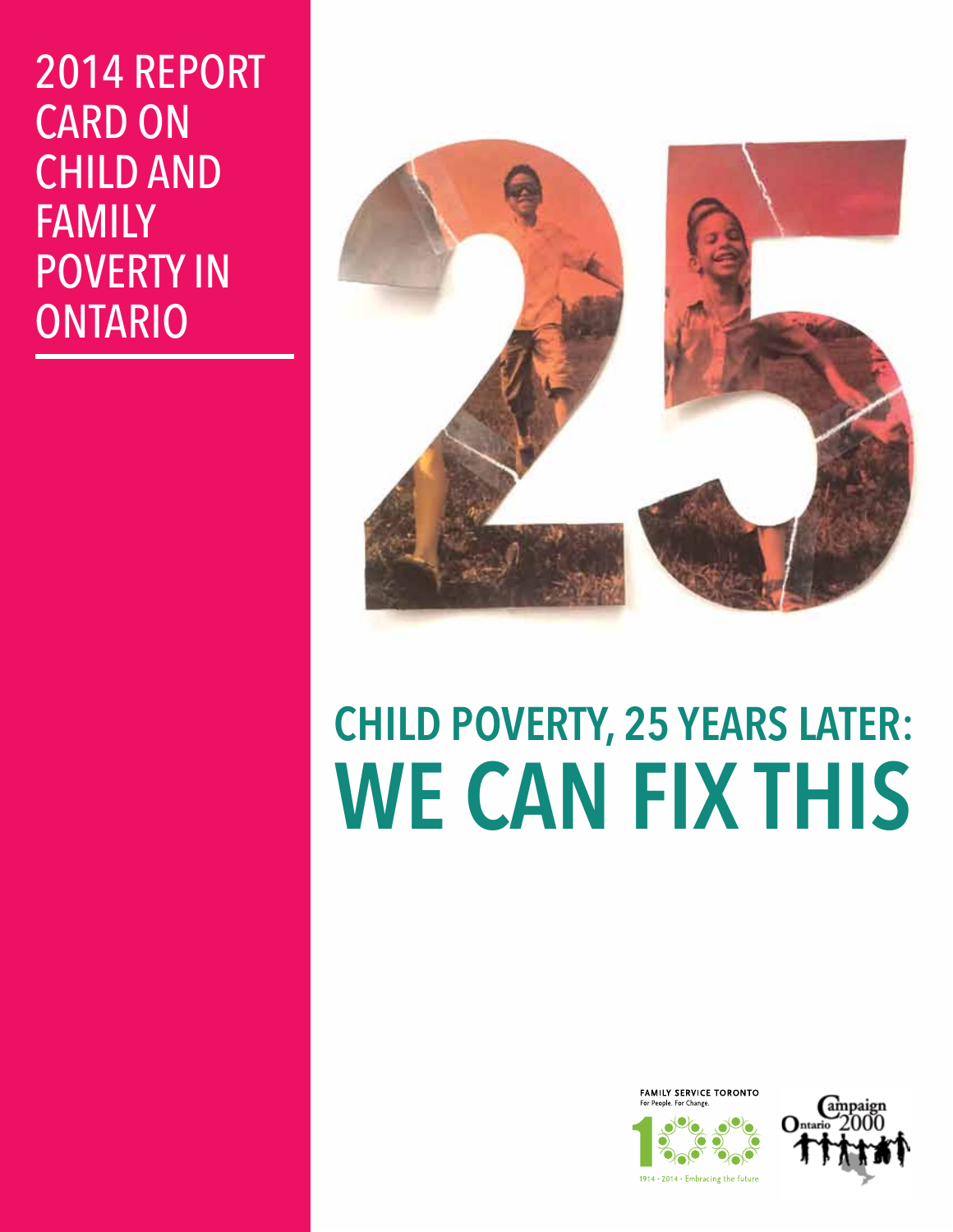# **INTRODUCTION**

# *"There's plenty the government could do to end poverty, but I don't understand why they aren't doing that?"*

#### *– Grade 5-8 Student, Toronto, Ontario.*

In November 2014, the unanimous, federal all-party resolution to end child poverty by the year 2000 turns 25. An entire generation has lived in the shadow of this 1989 commitment, now fourteen years overdue. Over 1.3 million children in Canada and over 550,000 in Ontario live in poverty today. Even as Canada's economy has more than doubled in size, child and family poverty is worse in 2014 than it was in 1989 at both the national and the provincial level.

Poverty and inequality in Canada have been brought out of the shadows since 1989. Numerous reports, research projects, community-level groups, media stories and experts with lived experience of poverty have outlined the numerous detrimental impacts of child and family poverty and proposed practical solutions. Ontario Campaign 2000's partnerships with lowincome families; women; people with disabilities; newcomers; Indigenous and racialized communities; food banks; service providers in health, childcare and affordable housing; faith communities; teachers; social workers; unions and many others; affirm that poverty eradication remains a priority for Ontarians.

Since 1989, families in Canada have weathered significant socio-economic changes that have impacted their incomes and their life chances. These changes include free trade, globalization, stagnant wages, growing contract and temporary employment, changing immigration policy, and two major recessions. These changes have created challenges for Ontario families, yet the commitment to poverty reduction has faltered, as in late-1990s' Ontario, funding for childcare, education, affordable housing and social assistance were cut back significantly. Funding for these services still falls well short of what is needed to lift Ontarians out of poverty and restore their health and dignity. While the federal government has not yet enacted a national anti-poverty strategy, Ontario showed leadership through its 2009 legislated commitment to poverty reduction. But there is much more to do.

Even as child and family poverty persists, Ontario Campaign 2000 believes Ontario can fix this. We know that we can resolve the problem of poverty because evidence shows that targeted social policies accompanied by investments are effective. Canada has significantly decreased poverty among seniors since the 1960s, while Denmark and Norway have reduced child poverty

to less than 7% through investments in childcare, post-secondary education and affordable housing.

Ontario's 2008 Poverty Reduction Strategy (PRS) has further proven that targeted policies make a difference. The 2008 PRS was guided by the goal of reducing child poverty by 25% within five years. Strategic investments in the Ontario Child Benefit and increases in the minimum wage helped to reduce child poverty by 9.2% from 2008-2011, right at the peak of the recent great recession. While the first Poverty Reduction Strategy fell short of achieving a 25% reduction in child poverty in Ontario, it did prove that targeted, sustained investments can yield positive results.

Ontario must build on its progress to date and work to eradicate poverty among all Ontarians. The 2014 PRS boldly aims to end homelessness in Ontario. It also pledges to continue to reduce child poverty in Ontario by 25% since 2008. In order to achieve both important goals, Ontario needs to set targets and timelines and outline a clear action plan. Ontario should invest in poverty eradication programs to improve the lives of Ontarians of all ages. Increasing the Ontario Child Benefit, continuing to raise minimum wage, increasing social assistance rates, investing in affordable housing and implementing accessible, highquality, affordable childcare can help us build a more equitable and more prosperous province.

Twenty-five years and one generation later, it is clear that poverty continues to rob children and adults of their dignity and potential. We need to fix the problem of poverty to ensure real progress, for real people, now.

# **MEASURING CHILD POVERTY**

**Major changes to the collection of statistics in Canada make 2014 the most difficult year since 1989 to report on child and family poverty. Until 2013, Campaign 2000 partners who produce report cards, have relied on the annual release of "Incomes in Canada" for data on the rate and number of people living in poverty collected in the Survey of Labour Income Dynamics (SLID). In 2013, SLID was discontinued and replaced with the Canadian Income Survey (CIS). As of October, CIS data have yet to be released and assessed for their comparability to SLID data, making it difficult to track progress, or lack thereof, against child poverty. The ability to compare and assess trends in child poverty rates was also hampered by the 2010 cancellation of the Mandatory Long-Form Census which was replaced by the National Household Survey (NHS). Data from the census long form was previously used to track and compare child poverty rates for specific groups with the highest levels of poverty, namely recent**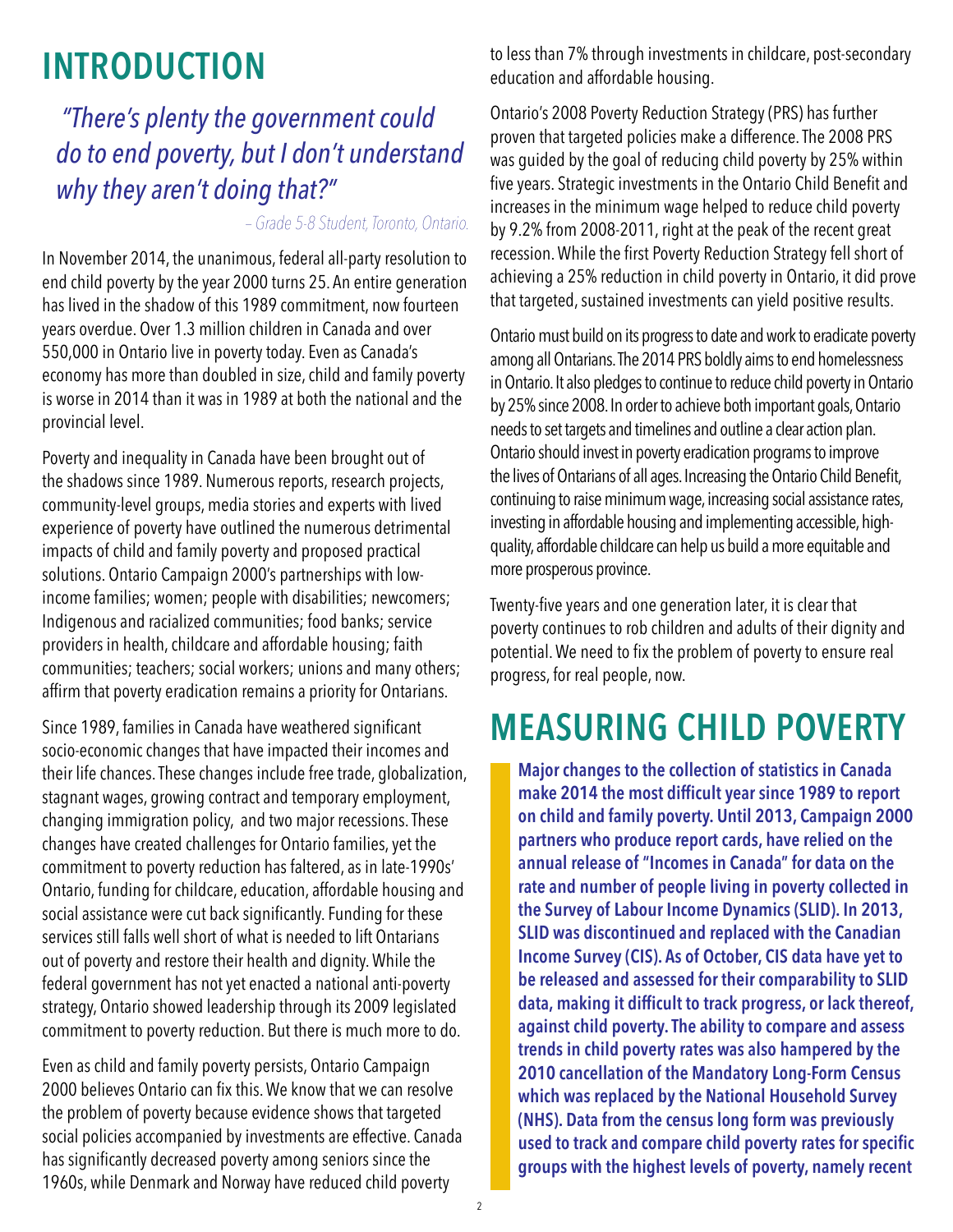**immigrant, racialized, Aboriginal and disabled people.<sup>1</sup> Statistics Canada cautions that the 2011 NHS data is not comparable with previous census data because participation in the survey was voluntary, making the results "subject to potentially higher non-response error" than 2006's long form census.<sup>2</sup>**

**Tracking the experiences of marginalized groups through a mandatory census is crucial to the design of effective poverty reduction initiatives by all three levels of government. Campaign 2000 strongly urges the federal government to reinstate the Mandatory Long Form Census or a similarly reliable data source immediately.**

This report tracks changes on a number of indicators, including those identified in Ontario's Poverty Reduction Strategy, to provide a broad picture of child and family poverty in Ontario and to monitor poverty reduction.

This report uses Statistics Canada's T1 Family File (T1FF) to report on poverty unless otherwise indicated.The T1FF is based on Taxfiler data collected from income tax returns and Canada Child Tax Benefit (CCTB) records. The introduction of the UCCB in 2006 improved the process of identifying children under 6 and, "coverage of children in the T1FF data compared to the official Statistics Canada population estimates."<sup>3</sup> It is important to note that due to methodological differences, low income rates derived from T1FF cannot be compared or contrasted with those calculated through the NHS and SLID.

Statistics Canada produces two sets of low-income indicators each with a two-year time lag, meaning that the most recent data available in 2014 is from 2012. The Low Income Measure (LIM, Before and After Tax) identifies families with income below 50% of median income, adjusted for family size. LIM After-Tax 2012 for one parent with one child 16 years or younger is  $=$  \$23,755.4 The Low Income Cut-off (LICO, Before and After Tax) identifies an income level at which families spend 20% more of their income than the average family on food, shelter and clothing. It varies according to family and community size. LICO After Tax 2012 for a two-person family in a large urban centre = \$23,850<sup>5</sup> Census data contained here uses the LICO as the indicator of poverty.

The Ontario Government's 2008 and 2014 Poverty Reduction Strategies use the Low Income Measure After Tax as the indicator to track progress on the target to cut the rate of child poverty by 25%. The LIM-AT for 2008, adjusted for inflation has been the government's baseline for measuring poverty reduction. This means the LIM-AT for a household with one parent and one child was, for the duration of the 2008 poverty reduction strategy, set at \$26,279 adjusted for inflation. Using the 2008 LIM-AT as the

baseline for the poverty reduction strategy will, especially in later years, inaccurately reflect the decrease in child poverty and, as median income rises, it will likely overestimate the number of children lifted out of poverty.

#### **Child Poverty Persists Despite Promises**

Twenty-five years following the unanimous, federal all-party resolution to end child poverty by the year 2000, the most recent Taxfiler data show that 19.9% of Ontario children—one in five–live in poverty (LIM-AT).<sup>6</sup> Child poverty rates are even higher among marginalized communities: 1 in 2 children of immigrants, 1 in 3 racialized children<sup>7</sup> and roughly 1 in 4 First Nations children living on reserve<sup>8</sup> and children with disabilities live in poverty (LICO-BT). Among lone parentled families with one child, 44% of children live in poverty compared with 13.2% in households where a child lives with two parents.9 In each case, children live in poverty because their families do.

#### **2012 19.9% 100,000**  $\begin{array}{|c|c|c|}\n\hline\n0 & 1989 \\
\hline\n\end{array}$ **200,000 300,000 400,000 500,000 600,000 297,590 551,130 Child poverty number and rate: 1989 and 2012 12.4%** *Source: Statistics Canada custom tabulation. T1 Family File, 1989 and 2012.*

## **CHILD POVERTY THEN & NOW: 1989 vs 2012**

## **A New Ontario Poverty Reduction Strategy**

In September 2014, the Ontario government introduced the second 5-year poverty reduction strategy, "Realizing Our Potential." The new strategy sets the ambitious, long-term goal of ending homelessness in Ontario. It also recommits to reducing child poverty by 25% from the 2008 rate of 15.2% (LIM AT). These goals guide the strategy, but an implementation plan is needed to meet the urgent needs of Ontarians in poverty.

Ontario's legislated commitment to poverty reduction places a priority on addressing poverty and inequality. In the absence of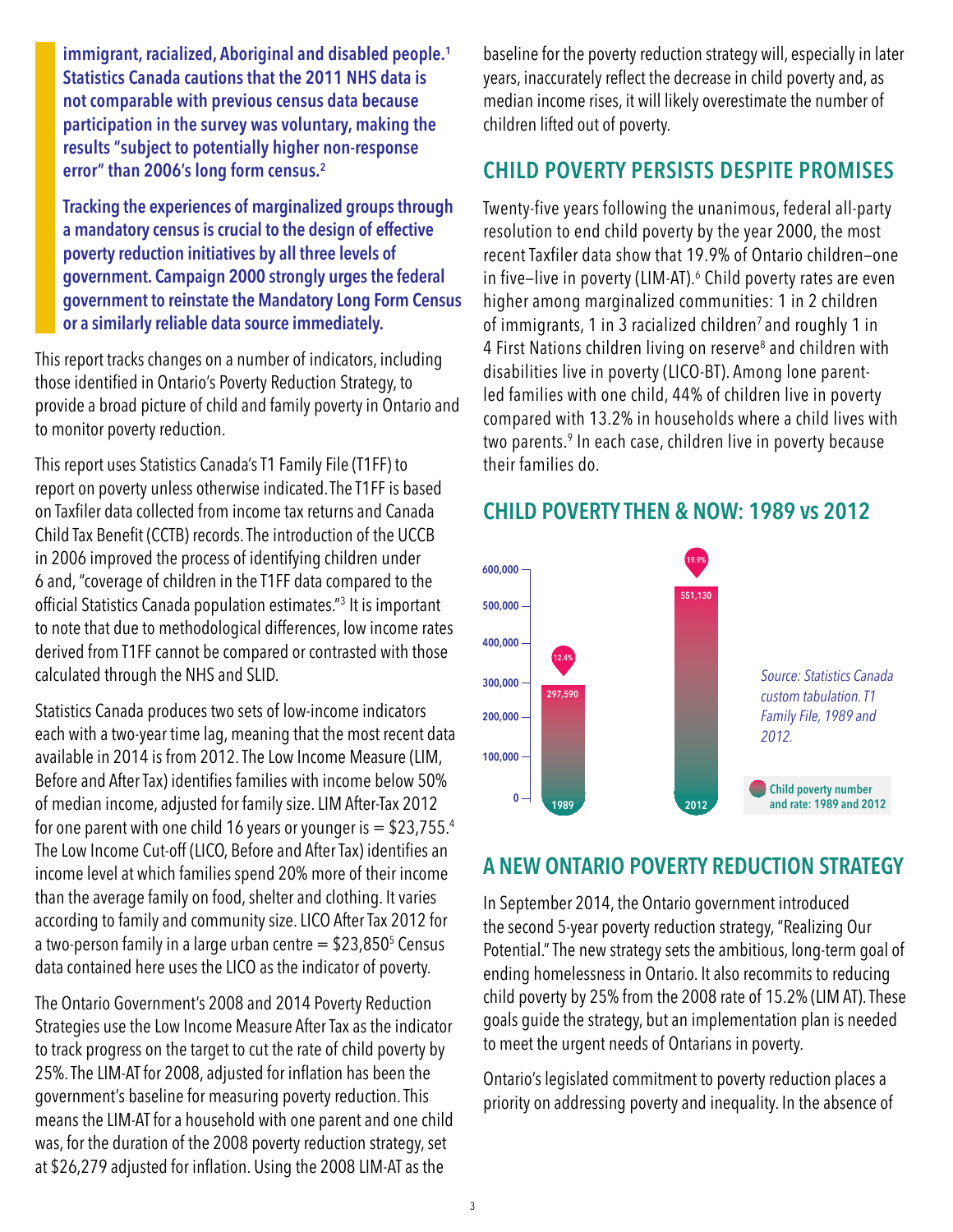federal leadership, most provinces and territories and over 40 municipalities across Canada have taken critical steps toward reducing poverty through provincial and local strategies. For the 2014 PRS to live up to its potential to reduce poverty in Ontario, the province must:

- Attach timelines to the goals of reducing child poverty by 25% and ending homelessness.
- By Budget 2015, finalize a resourced action plan to achieve the goal of ending homelessness.
- Raise social assistance rates to eradicate poverty plaguing recipients and release a comprehensive plan for positive social assistance reform to review with stakeholders.
- Create a resourced plan for affordable, high quality childcare for children 0–4, before and after-school care for children enrolled in Full-Day Kindergarten and before and after school care for children 6-12 years old.
- Commit to building new affordable housing units and provide a housing benefit to low-income tenants in unaffordable market units.
- Introduce targeted programs, including employment equity, for groups with disproportionately high poverty rates, including racialized Ontarians and Indigenous people.

## **Achieving a 25% Reduction in Child Poverty**

The 2008 PRS set the goal of reducing poverty child poverty by 25% by 2013. The latest data from 2011 shows a 9.2% decline in child poverty (SLID LIM-AT). Even though Ontario has fallen short of its child poverty reduction target, the province can meet and exceed the target through key investments.

Implementing the indexation of the Ontario Child Benefit (OCB) starting in July 2015 is an important step to ensure the value of the OCB does not erode as the costs of rent, utilities and food rise. However, inflationary increases alone are not enough to meet the urgent needs of children and families living in poverty. The province can accelerate its progress in achieving a 25% reduction in child poverty by:

- Increasing the OCB by \$100 per year for 5 years and indexing it to inflation.
- Ending the deduction of child support payments from lone parents' social assistance income.
- Increasing earning exemptions for people receiving social assistance.
- Enabling families to work by investing in more affordable childcare, including before and after school care for children aged 4–12 years.

# **ONTARIO'S POVERTY REDUCTION STRATEGIES**

| <b>2008 AND 2014 COMMITMENTS</b>                                                         | STATUS AS OF NOVEMBER 2014                                                                                                                                           |
|------------------------------------------------------------------------------------------|----------------------------------------------------------------------------------------------------------------------------------------------------------------------|
| 2008:<br>Reduce Child Poverty by 25% by 2013<br>2014:<br>Reduce Child Poverty by 25%     | The latest data from 2011 show a 9.2% decline in child poverty (SLID LIM-AT)<br>Recommitment to 25% child poverty reduction since 2008, but no timeline<br>specified |
| 2008:<br>Raise Ontario Child Benefit to maximum of<br>\$1310/child/year by 2013<br>2014: | Increased Ontario Child Benefit to \$1310/child/year in July 2014<br>Legislation for indexation in progress                                                          |
| Index OCB and income threshold to<br>inflation starting July 2015                        |                                                                                                                                                                      |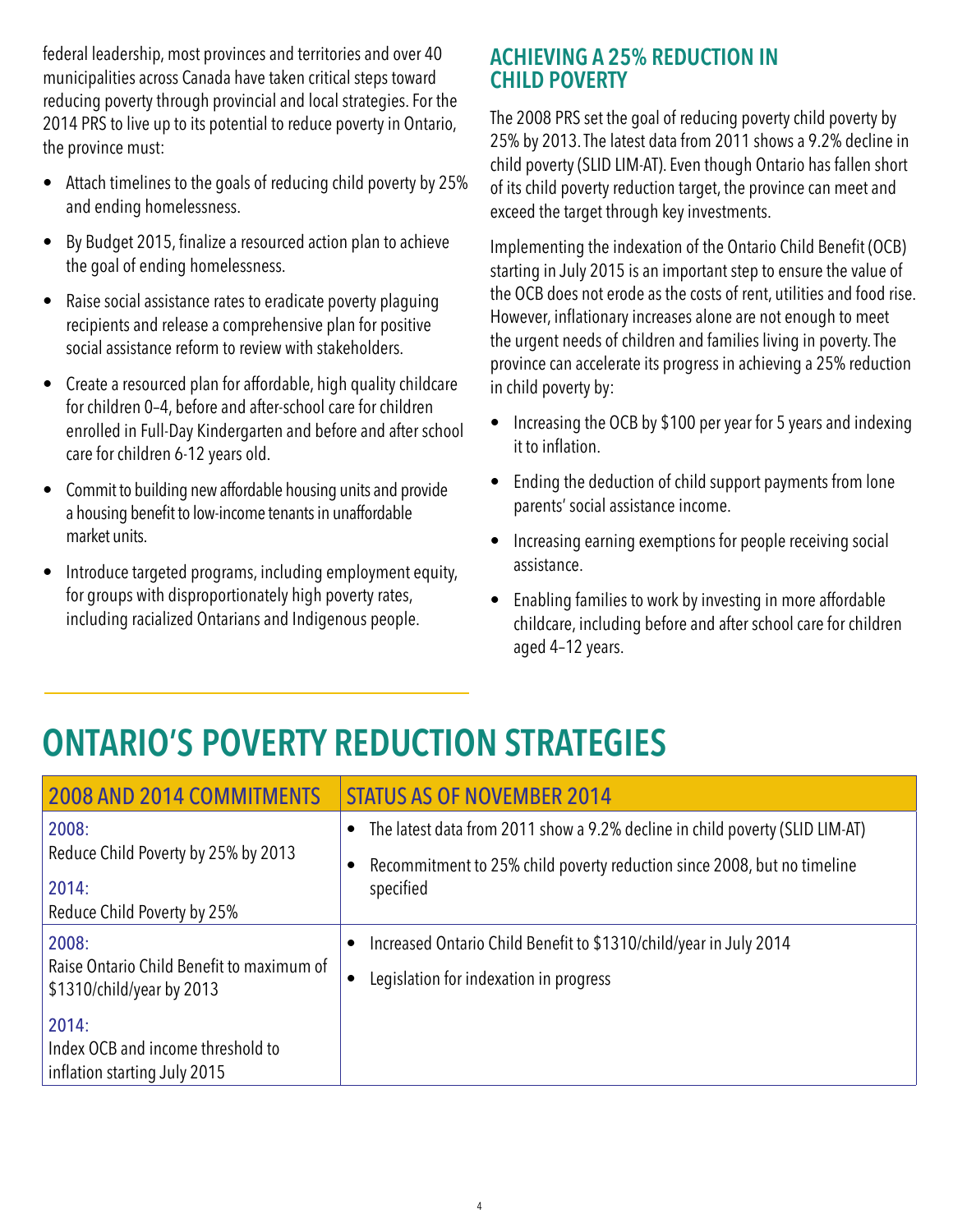| 2008:<br>Review social assistance, to reduce barriers<br>and increase opportunity<br>2014:<br><b>Continue to Reform Social Assistance</b><br>System                                                                                                                                                                                                                                                       | Review of social assistance completed in 2012; no comprehensive plan for reform<br>$\bullet$<br>yet announced                                                                                                                                                                                                                                                                                                     |
|-----------------------------------------------------------------------------------------------------------------------------------------------------------------------------------------------------------------------------------------------------------------------------------------------------------------------------------------------------------------------------------------------------------|-------------------------------------------------------------------------------------------------------------------------------------------------------------------------------------------------------------------------------------------------------------------------------------------------------------------------------------------------------------------------------------------------------------------|
|                                                                                                                                                                                                                                                                                                                                                                                                           | 2014: Rates for single people receiving Ontario Works increased by 4.8%; now at<br>$\bullet$<br>\$656/month, \$50/month more than in 2012. Rates for families on OW and singles<br>on ODSP increased by 1%. Rates frozen for family members of people on ODSP,<br>continuing the freeze introduced in Budget 2013                                                                                                 |
|                                                                                                                                                                                                                                                                                                                                                                                                           | While some positive reforms made in 2013, Budget 2014 eliminates the Work-<br>$\bullet$<br>Related Benefit for people on ODSP                                                                                                                                                                                                                                                                                     |
| 2008:<br>Develop Long-Term Affordable Housing<br>Strategy (LAHS)<br>2014:                                                                                                                                                                                                                                                                                                                                 | Released LAHS on November 29, 2010 following consultations in 2009<br>$\bullet$                                                                                                                                                                                                                                                                                                                                   |
|                                                                                                                                                                                                                                                                                                                                                                                                           | 2014 PRS connects mental health and addictions supports with homelessness<br>$\bullet$<br>prevention-will create 1000 new supportive housing spaces in 3 years                                                                                                                                                                                                                                                    |
| End Homeless in Ontario. Update the LAHS<br>by 2015-16                                                                                                                                                                                                                                                                                                                                                    | 2014 Budget enhanced funding to Community Homelessness Prevention<br>$\bullet$<br>Initiative to approximately \$294 million annually                                                                                                                                                                                                                                                                              |
| 2008:<br>Promote Good Jobs through legislation<br>to cover temp agencies, Employment<br>Standards Act enforcement and continue<br>minimum wage raises                                                                                                                                                                                                                                                     | Ongoing \$3 million funding for workplace inspections announced in 2013<br>$\bullet$                                                                                                                                                                                                                                                                                                                              |
|                                                                                                                                                                                                                                                                                                                                                                                                           | New protections for temporary agency workers added to Employment Standards<br>٠<br><b>Act in 2010</b>                                                                                                                                                                                                                                                                                                             |
|                                                                                                                                                                                                                                                                                                                                                                                                           | Minimum wage raised to \$11/hour on June 1, 2014 after 3 years at \$10.25/hour<br>$\bullet$                                                                                                                                                                                                                                                                                                                       |
| 2014:<br>Youth unemployment focus, integration of<br>employment and training services & Bill 18                                                                                                                                                                                                                                                                                                           | Bill 18 Stronger Workplaces for a Stronger Economy Act, 2014 passed November<br>2014. Bill 18 indexes minimum wage starting October 1, 2015, addresses<br>unpaid wages, recruitment fees paid by migrant workers and equal wages<br>for temp workers                                                                                                                                                              |
| 2008:<br>Phase in full day kindergarten (FDK) for<br>4 and 5 year olds between 2010-2015<br>2014:<br>Bill 10 and investment of \$33.6 million to<br>protect licensed spaces and provide subsidies                                                                                                                                                                                                         | FDK fully implemented in publicly-funded schools for approximately 265,000<br>$\bullet$<br>children as of September 2014                                                                                                                                                                                                                                                                                          |
|                                                                                                                                                                                                                                                                                                                                                                                                           | Bill 10, Child Care Modernization Act in second reading, seeking to support<br>$\bullet$<br>informed choices about child care options, increase access to quality child care, and<br>strengthen the quality of child care and early years programs                                                                                                                                                                |
| 2008:<br>Invest \$45 million/year for 3 years for<br>dental care for low-income Ontarians<br>2014:<br>Introduce additional health benefits for<br>low income children: prescription drugs,<br>assistive devices, vision care and mental<br>health services. Explore options to extend<br>coverage to all low income Ontarians<br>Commit to provide public dental services to<br>low income adults by 2025 | 2010: Healthy Smiles Ontario introduced providing dental care only to low<br>$\bullet$<br>income children                                                                                                                                                                                                                                                                                                         |
|                                                                                                                                                                                                                                                                                                                                                                                                           | December 2013, government announced plan to streamline six dental programs<br>$\bullet$<br>for low income children into one called "Healthy Smiles Ontario" effective August<br>2015. Income eligibility increased in April 2014, net \$21,513/year for one child,<br>rising by \$1,500 for each additional child<br>Still no public dental programs for low income adults and seniors not on social<br>$\bullet$ |
|                                                                                                                                                                                                                                                                                                                                                                                                           | assistance                                                                                                                                                                                                                                                                                                                                                                                                        |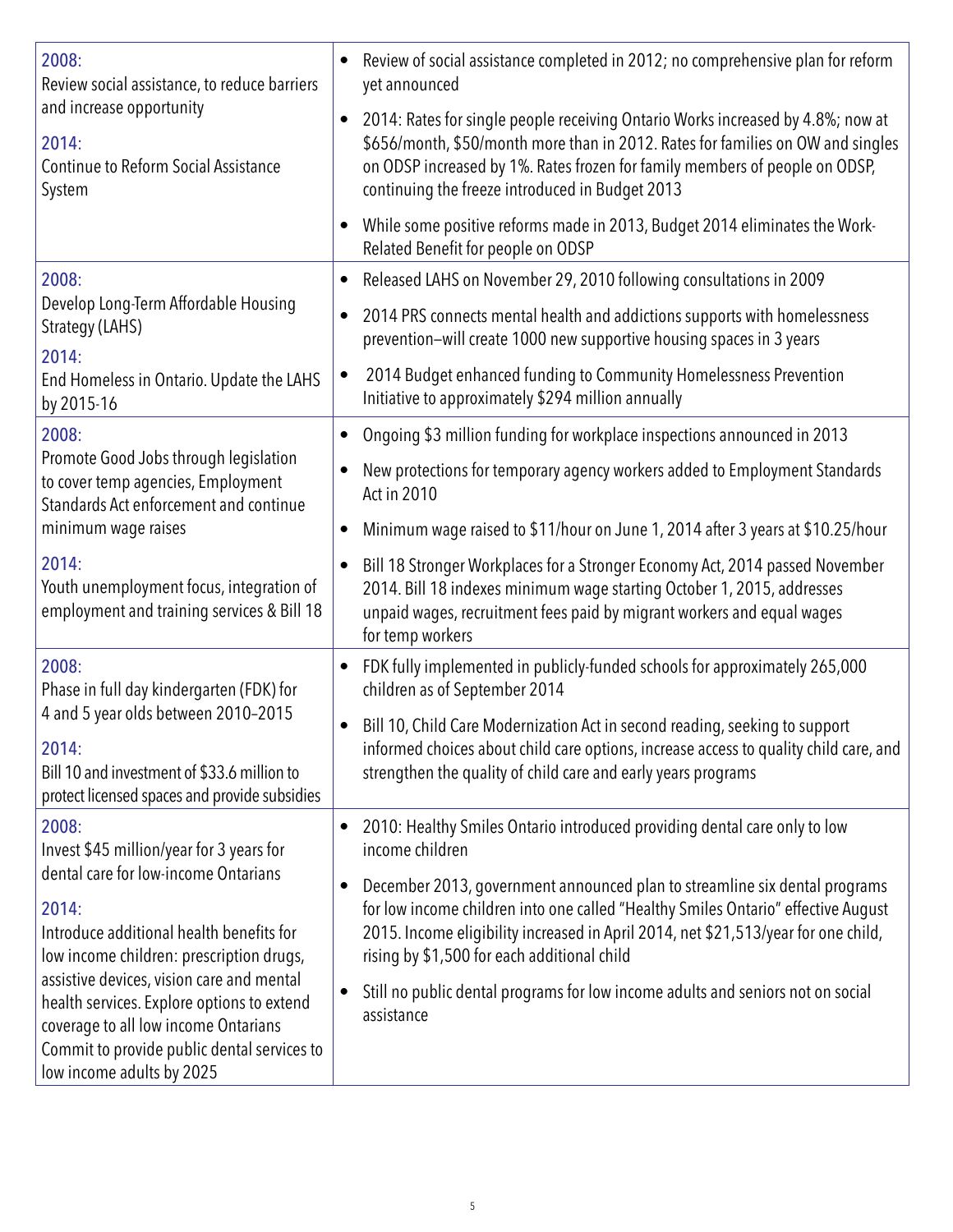#### **Marginalized Children more vulnerable to Poverty**

Eradicating child poverty in Ontario requires addressing and dismantling long-standing systemic inequities. Systemic discrimination may limit access to quality jobs, income supports, higher education and social supports for children and families who are Indigenous, racialized, recent immigrants, living with disabilities or in families led by a female, lone-parent.<sup>10</sup> Systemic solutions to poverty, like poverty proofing the minimum wage, benefit marginalized families and children who are disproportionately represented in low wage jobs. Clearly, persistent action, targeted policy change and unwavering resolve are needed to tackle structural inequities plaguing generations of marginalized Ontarians despite their talents, abilities and qualifications.

Ontario's new Poverty Reduction Strategy has made an important commitment to tracking poverty among several vulnerable groups: Aboriginal people living off-reserve, newcomers, persons with disabilities, unattached individuals aged 45-64, and female lone parents.<sup>11</sup> We applaud the intent to improve the understanding of poverty through the collection of disaggregated data. We urge the government to:

• Implement targeted programs to reduce poverty among marginalized groups. With poverty rates disproportionately high, the commitment to track progress against poverty must be accompanied by urgent action to reduce poverty among those most affected

- Collect and track data on the level of poverty among non-Indigenous racialized people in Ontario
- Carefully consider the data source for this information. Gaining an accurate picture of the level of poverty and deprivation within marginalized communities can only be reached through a reliable survey, modelled after the Mandatory Long Form Census, that withstands scrutiny

#### To reduce the disproportionate levels of child poverty among marginalized groups, Ontario must:

- Legislate Employment Equity to remedy discrimination in Canadian workplaces<sup>12</sup>
- Repeal the three-month waiting period for immigrants for Ontario Health Insurance Plan coverage<sup>13</sup>
- Create an Equity & Anti-Racism Directorate to address inequities
- Work with Indigenous leaders to eradicate poverty plaguing 40% of Indigenous children<sup>14</sup>

# **A Poverty-level Standard of Living**

Children living in poverty may be denied everyday opportunities and experiences that children in higher income families may not think twice about. Prior to the cancellation of the Survey of Labour and Income Dynamics, the Ontario Deprivation Index (ODI) measured the number of people who "cannot afford a standard of living that most Ontarians take for granted based on a list of 10 questions on select necessities."15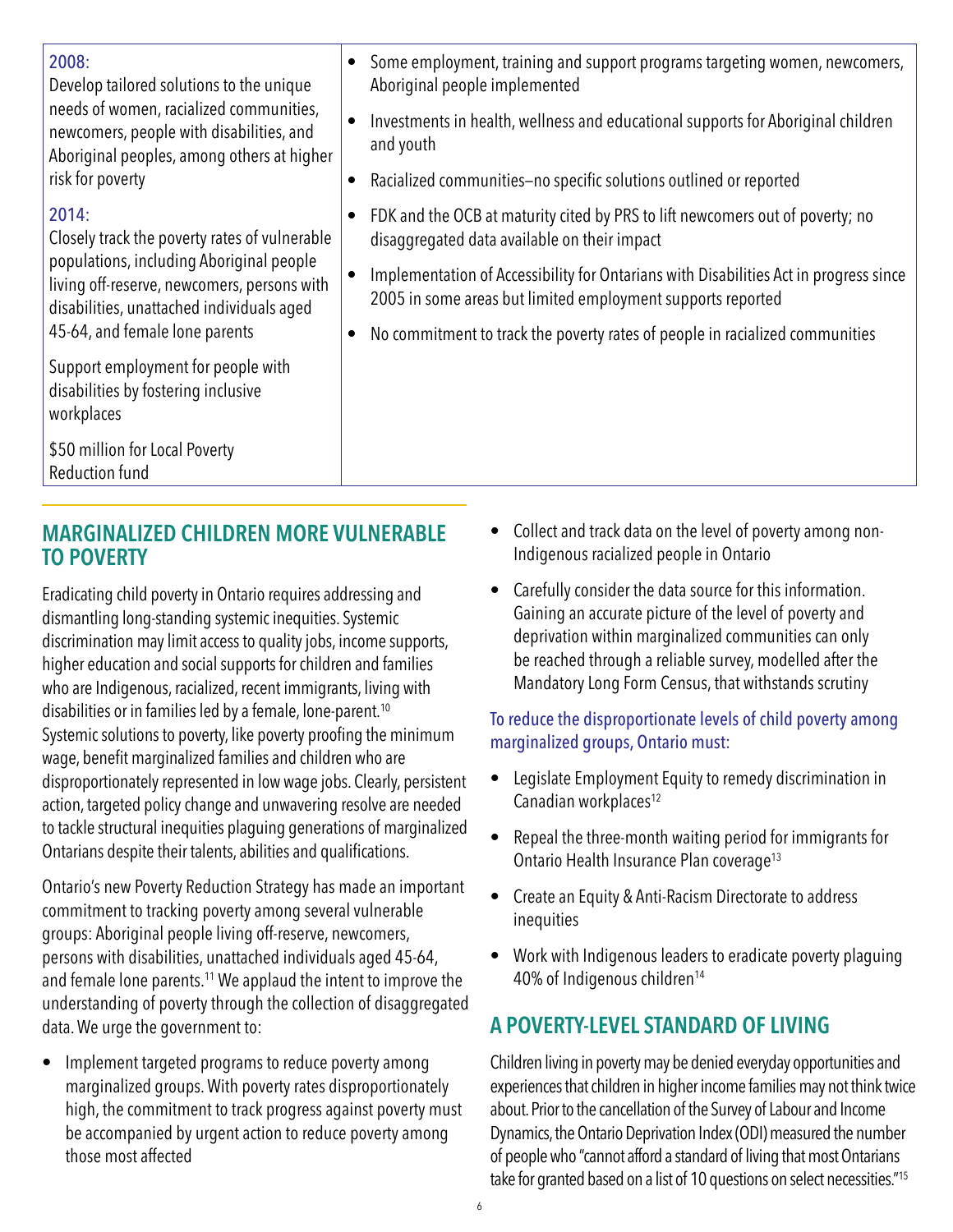In 2011, the ODI showed that one in ten children were poor or deprived based on their family's inability to afford or access at least two of the items on the list.<sup>16</sup> These indicators of deprivation included appropriate clothes for a job interview, needed dental care, eating fresh fruit or vegetables every day, or modest presents for family/friends once a year, among others.<sup>17</sup>

**Children are adept at understanding poverty and its impacts on the lives of their families and classmates. In the spring of 2014, representatives of the Canadian Teachers' Federation spoke to over 200 students in grades 5–8 about poverty. Poverty made one student think of "basic needs such as food, shelter, clothing, clean drinking water, warmth and safety that cannot be met due to lack of money."**

**From children's perspectives, living in poverty means not being able to:** 

**"Buy lunch at school or even be able to bring a lunch, and not have a babysitter."**

**"Go places with your friends and you might also get made fun of for living on 'welfare'"**

 **"Participate in extra-curricular activities"** 

**Other students commented on invisible poverty. One noted, "some people may look like they're fine but in reality it's a struggle to put a meal on the table every day." Another linked poverty to "senior citizens struggling to pay for medication or heat houses."18**

Due to the cancellation of the Survey of Labour and Income Dynamics, the valuable information learned from the ODI will no longer be available to measure the relative aspects of poverty that play themselves out in the deprivation felt by children and their families in their daily lives.

## **Making Work A Pathway Out of Poverty**

Ontario's labour market is not providing the type of jobs required to lift working families out of poverty. Since 1989, the quality of employment in Ontario has declined and the growth of precarious work arrangements that are contract, short-term, shift based, part-time or even full-time at minimum wage leave many children and families in poverty.19 Overall, Ontario has seen a 50% growth in involuntary part time employment and 75% growth in long-term unemployment since 2009.<sup>20</sup> The number of children coming from working poor families has increased since 1989, and in 2011 39.7% of children in poverty were in families with full time, full year work.<sup>21</sup>

Ontario's labour market has seen a shift. Since 2000, the manufacturing sector has declined from representing 18% of jobs in Ontario to just 11% by 2013 and there has been a dramatic increase in services-related jobs and precarious work.<sup>22</sup> Women, racialized people and recent immigrants have "lost out" in this shift. They are over represented in low-wage employment and race and gender correlate with an earnings gap. In 2011, Ontario women earned 68.5 cents for every dollar earned by men, representing a 31.5% gap.23 Racialized women earn 19% less than non-racialized women and 24% less than racialized men, while women with disabilities earn 75% of the wages of women without disabilities.<sup>24</sup>

In 2013–14, low wage workers across Ontario drew attention to the need to raise the minimum wage from \$10.25/hour to \$14/hour to lift workers out of poverty. On June 1, 2014, the approximately 534,00025 Ontarians earning minimum wage received a 75 cent raise to \$11/hour. Annual indexation will start as of October 1, 2015. Ontario recently pledged to implement health benefits for low income children for services not covered by OHIP and to explore implementing health benefit coverage for all low income Ontarians.

Many Ontario families also face unemployment. The average unemployment rate from January to August 2014 is up slightly from 2013 at 7.7%.26 Employment Insurance (EI) coverage for unemployed Ontarians is inadequate. In 2014, an average of only 28.6% of workers received benefits<sup>27</sup> compared with 38% in 2009,<sup>28</sup> forcing many to turn to social assistance despite contributing to EI premiums.

In order for Ontario to make work a pathway out of poverty for families, the province must:

- Raise minimum wage to \$15/hour in 2015. At \$11/hour, a single parent's take home pay is just 87% of the 2011 LIM-AT.<sup>29</sup> As well, those workers currently exempt should be paid the minimum wage
- Update the Labour Relations Act to provide protections for all low wage workers in all sectors of the economy
- Invest in proactive enforcement of employment standards, provide equal protections for workers employed under the temporary foreign worker program
- Legislate employment equity
- Advocate to the Federal Government to fix the EI system to improve coverage for workers
- Institute living wage policies government wide to ensure that all government employees earn the money needed to have a decent quality of life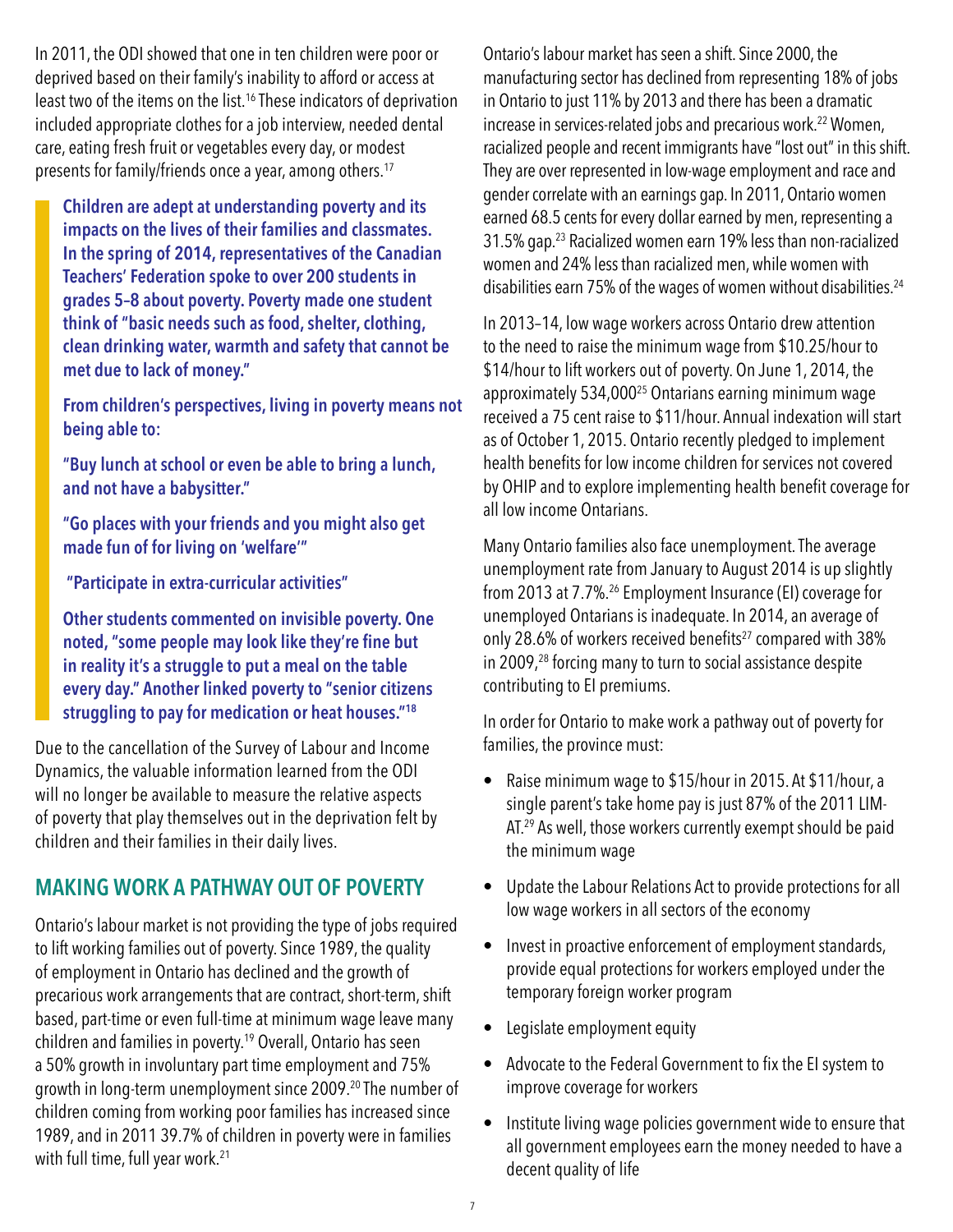### **Social Assistance Requires Positive Transformation**

Positive reforms are long overdue for the 898,504<sup>30</sup> Ontarians who live on paltry social assistance incomes and who struggle to afford food, rent, transit, winter clothing and other essential items.

Despite calls for positive reform, a single parent on OW with one child under 6 receives only \$941/month plus a maximum Ontario Child Benefit (OCB) of \$109/month as of November 2014. With all other tax-delivered benefits from both provincial and federal sources included, single parents with one child still live 35% below the 2014 Low Income Measure After Tax.31 Income supports directly intended for children, such as increases to the Ontario Child Benefit and child support, continue to be deducted from social assistance incomes leaving families no further ahead. People receiving ODSP who are working will lose a \$100 / month work-related benefit next year. And a focus on getting people on ODSP and OW into work doesn't address structural barriers in the labour market, such as discrimination and lack of disability accommodation.

Budget 2014 saw some long called for increases in rates, particularly for single adults receiving Ontario Works, but Ontarians on social assistance continue to live in poverty.

An Ontario free from poverty requires a commitment to positive social assistance reform. We need a clear path forward guided by a commitment that incomes must be adequate and that no one on social assistance should have less money or be worse off as a result of reforms. For example, the Work-Related Benefit in ODSP should be retained, as incomes even for those who are working are still not adequate. As well, other benefits, like the Special Diet Allowance, must not be considered as a source of funding to increase rates.

As the system of last resort, social assistance should also remain accessible to Ontario's most vulnerable, including refugee claimants. Bill C-585 began as a federal Private Member's Bill in the House of Commons but has since been included in the Budget Bill and could limit access to social assistance for refugee claimants. Ontario needs to oppose this change and continue to provide fair and equitable treatment for refugee claimants, many of whom are impoverished and traumatized after fleeing their homelands.

#### Government should immediately:

- Significantly increase social assistance rates and index them to inflation
- Stop clawing back Ontario Child Benefit increases from families on OW and ODSP
- Make the pursuit of child support voluntary and allow single parents to keep at least 50% of payments
- Realign the OW & ODSP definition of 'spouse' with the definition used in the Income Tax Act
- Oppose any Federal action to limit access to social assistance for refugee claimants
- Work with stakeholders to devise a path forward for positive social assistance reform in Ontario

#### **TOTAL WELFARE INCOMES IN CONSTANT 2014 DOLLARS LONE PARENT ONE CHILD UNDER 6, ONTARIO32**

*Source: Income Security Advocacy Centre, using data from Caledon Institute.*

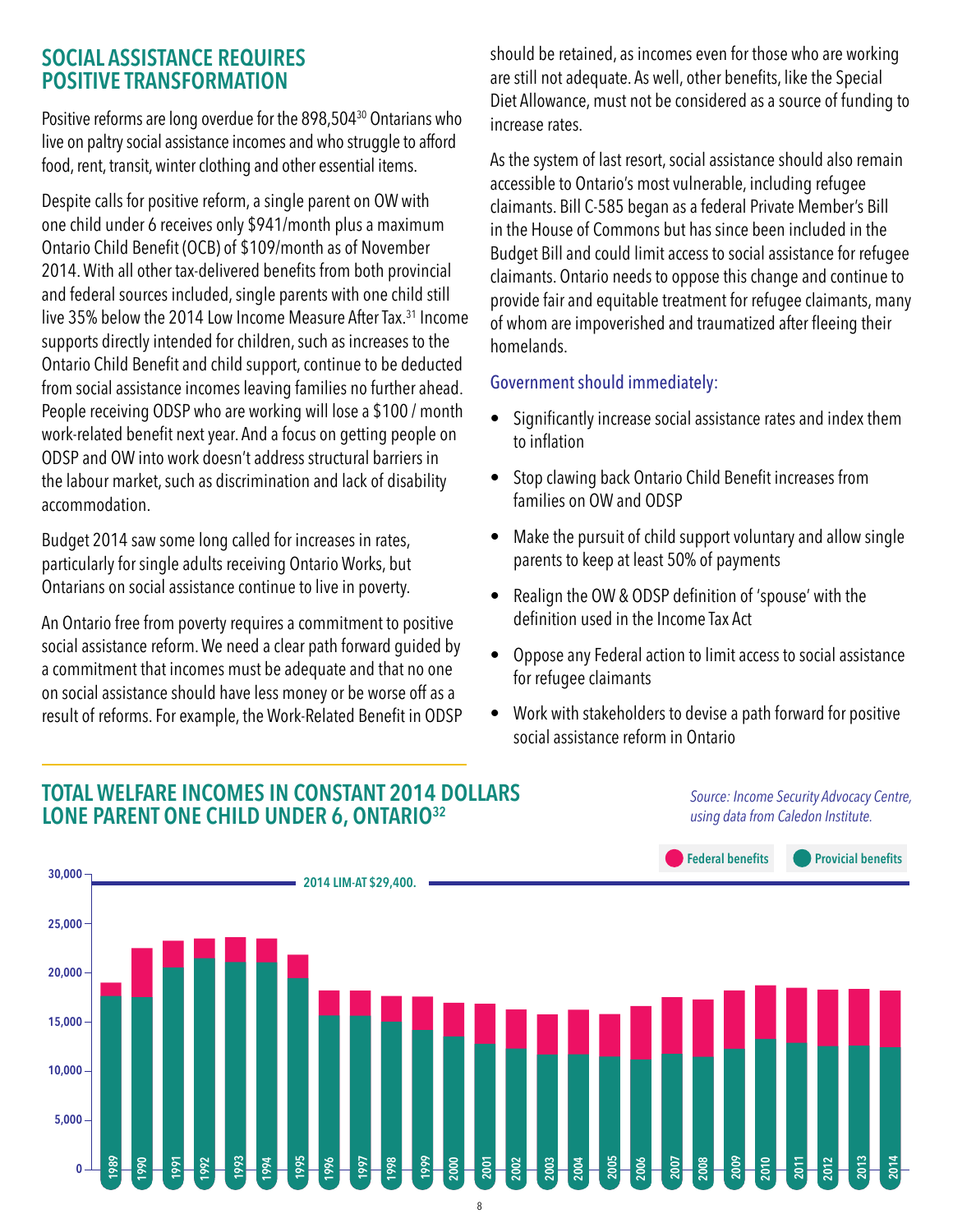## **Waiting a Lifetime for Opportunity**

The generation born and raised in the shadow of the all-party resolution to end child poverty face significant challenges at age 25. Youth are impacted by high unemployment and the rising costs of housing, food, tuition and resulting debt burdens while Canada's social safety net is fraying. Youth who are Indigenous, racialized, recent immigrants, young women, disabled, LGBTQ33 and dealing with mental health or homelessness face magnified barriers to services, education and employment. Poverty is also too common among those who age out of child welfare services and are more likely to be unemployed and underemployed.34

Labour force participation among youth 15-24 years old hit its peak in 1989 at 74.6%, declining to a low of 60.1% in 2012 "before edging up modestly 2013."35 Various factors are responsible for this decline, including rising enrolment in postsecondary education. The cost of tuition is a major barrier for many low and middle income students, however, having risen by 108% since 2003.36 Despite the introduction of the 30 Per Cent Tuition Fee Grant, student participation is only at 58% for students from families with household incomes below \$25,000 compared to 81% among those with incomes over \$100,000.37 Rising tuition, coupled with Ontario's average youth unemployment rate of 16%, limits access to post-secondary schooling for low income learners and leaves students with often insurmountable debt.<sup>38</sup>

Ontario has taken steps to address youth unemployment and limited opportunities for advancement. Programs including The Youth Apprenticeship Program and Youth Jobs Strategy attempt to improve the prospects of youth struggling to gain experience in the labour market. There has also been some movement towards addressing the rights of unpaid interns under the Employment Standards Act.39

Ontario can lift youth out of poverty by enabling greater access to training, education and employment. Ontario should expand eligibility for the 30 Per Cent Tuition Fee Grant to groups currently excluded and also allow more choice of schools for youth wishing to access the 100% Tuition Aid for Youth Leaving Care.

It is predicted that the Youth Jobs Strategy will contribute to a modest rise in youth labour force participation in the coming years.40 The province should accelerate action on youth employment programs proven effective in other jurisdictions, including expanding its recent commitment to integrating Community Benefits Agreements into infrastructure projects. The government should also work with business, labour, nonprofit sector, academic institutions and community groups to connect youth to meaningful career opportunities. This process should involve research, outreach, recruitment, education and training and aligning funding streams to expand existing community-led workforce development and employment initiatives.

#### **A Growing Income & Opportunity Gap**

Since 1989, the gap between the incomes of the rich and the poor has become a gulf. The most recent data shows that incomes for families in the wealthiest decile have increased by \$43,125 since 1989 while the incomes of the poorest 10% of families have increased by \$596.41 Widening income inequality also has an intergenerational dimension. The average disposable income of Canadians aged 50-54 is now 64% higher than that of 25-29 year olds, up from 47% in the mid-1980s.<sup>42</sup> Another study shows that a concentration of wealth among the 10% wealthiest Canadians accounted for almost half (47.9%) of all wealth in 2012, while the "the bottom 50% combined controlled less than 6%."<sup>43</sup>

Such stark income inequality has negative impacts on low income children's health, well-being and opportunities. It also increases the economy's vulnerability to political instability and financial crises. As Ontario's economy struggles to recover from the 2008 recession, research from the International Monetary Fund showing that "societies that manage a narrower gap between rich and poor enjoy longer economic expansions" is instructive.<sup>44</sup>

Budget 2014 took small steps towards addressing income inequality, including introducing a 1 percentage point income tax increase on income between \$150,000 and \$220,000 and a 2 percentage point increase on income between \$220,000 and \$514,000.45 This is significant because progressive taxation is a key means for the redistribution of wealth; it can generate much-needed revenue for investment in public services such as childcare, healthcare and education—services that contribute significantly to the majority of Canadian households' quality of life.46

Budget 2014 pledged to provide health benefits for children in low income families to cover prescription drugs, assistive devices, vision care and mental health services and to explore options to extend coverage to all low income Ontarians. Extending health benefits to all low income Ontarians is an important systemic policy solution that can also address the link between inequality and health suffered by marginalized people. For example, a Toronto study showed that racialized group members were less likely to have visited a dentist in the last 12 months "because they had lower income levels than non-racialized group members."47 The Minister of Health's recent vocal support for a federal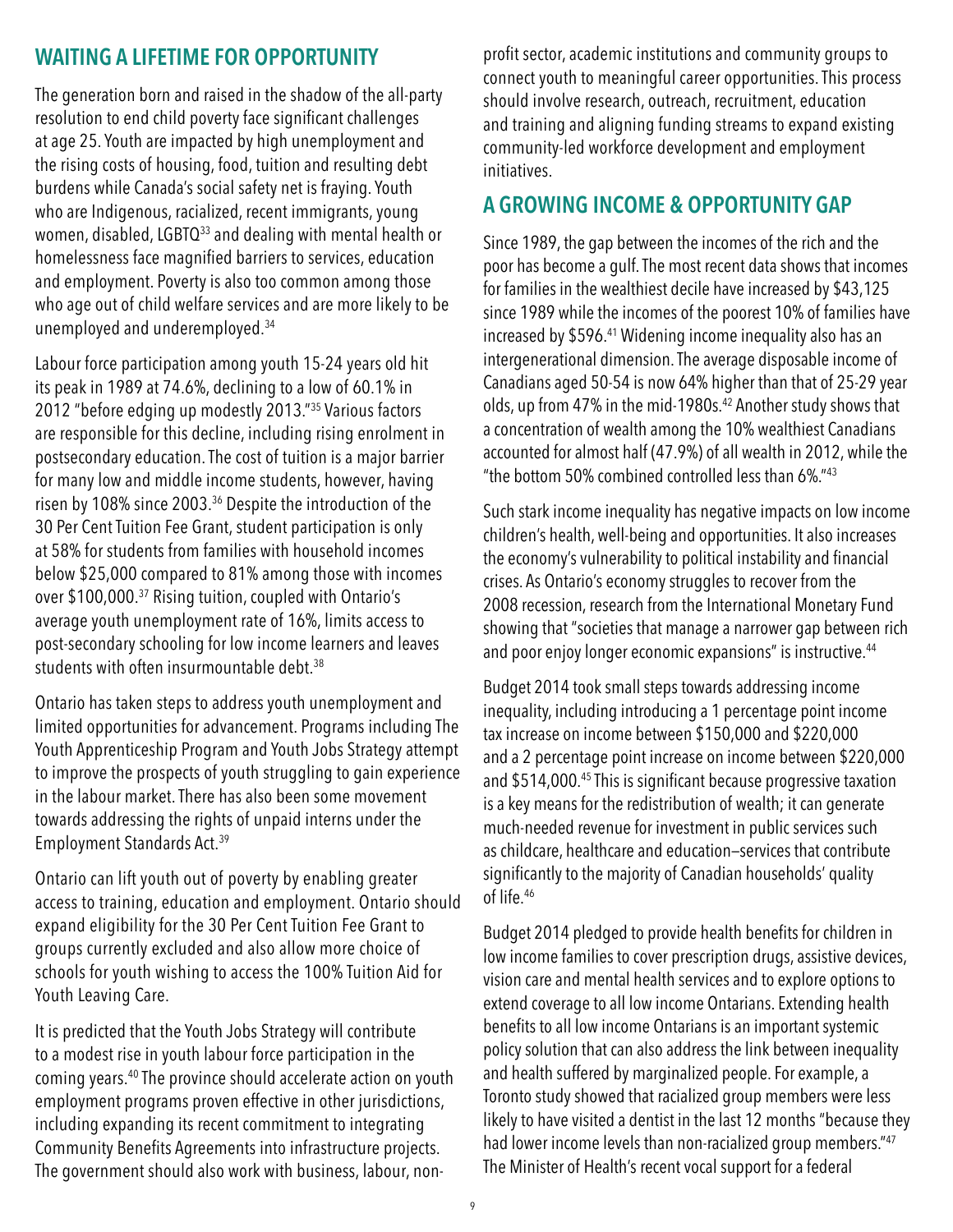pharmacare program for all Canadians is also welcome. Coverage for prescription drugs is another systemic change that can reduce barriers to good health for low income and working poor people while reducing healthcare expenditures.

The administration of extended health benefit programs is critical to their success for low income people. In order to be accessible, community members require on the ground support. Maintaining public administration will better serve low income people and the province as private administration can lead to diminished quality of service and potential cost overruns, as in the British Columbia experience of privatizing healthcare administration<sup>48</sup>

Reducing the serious impacts of income inequality on children requires Ontario to raise revenue for public programs through progressive taxation. Transit and universal public services such as health benefits including pharmacare, universal childcare and strong public education, level the playing field for children across income levels. Working to reverse the decline in unionization rates will also reduce income inequality as there is evidence that increased inequality and decreased levels of unionization are correlated in Canada.<sup>49</sup> In 2013, the national rate of of union coverage was 30%, compared to 34.5% in 1997.50

#### **income for lowest, average, and highest decile, families with children**



*Source: Canadian Centre for Policy Alternatives' custom tabulations, using Statistics Canada's pre-tax SLID data.*

# **Childcare Can't Skip Another Generation**

Those born in 1989 may now benefit from access to publicly funded, affordable, safe and high quality childcare for their own children. Such childcare enables parents to access training, educational and employment opportunities that may enable them to escape poverty. The growth of precarious employment, including shift work, part-time and contract work, also highlights today's need for flexible high-quality childcare arrangements.<sup>51</sup>

While the province has recently taken steps that recognize the immense value of investing in childcare, there is not as yet a commitment to develop an over-arching policy that would be a foundation for a province-wide planned system of early childhood education and care services (ECEC). A well-developed system of ECEC would include: principles such as universal entitlement, high quality, comprehensiveness and affordability; long-term funding; a target, timeline and goals for implementation; planning and accountability measures to ensure on-going responsiveness to changing needs. Recent wage increases for staff and full implementation of full-day kindergarten (FDK) for four and five year olds as of September 2014 are important initiatives which need to be situated in a larger planning and implementation context. The government's Childcare Modernization Act 2014, intended to update the Day Nurseries Act and improve the safety and quality of care, is also a worthy endeavor.

Along with these steps, greater investments in childcare are required to allow children in all income brackets to meet their potential. Currently, there are only enough regulated, centrebased childcare spaces for 20.8% of children from 0-5 years old.52 Ontario's median monthly childcare fees are the highest in Canada for infants, toddlers and pre-school aged children.<sup>53</sup> At \$12,516 Ontario's median annual fee for infant care is almost seven times Quebec's annual fee of \$1824 and even higher than university tuition.<sup>54</sup>

The new funding formula introduced in 2012 has decreased funding in some municipalities. The decrease in funding has led to service cuts, including limiting eligibility for fee subsidies and in some cases, closing municipally-operated centres. Many community-based centres across the province are also struggling to keep their doors open and serve younger children since 4 and 5 year olds have transitioned to FDK.

The lack of affordable, publicly regulated spaces means many parents turn to unregulated home child care spaces. The recent tragic deaths of 4 children in unregulated, home-based care in the Toronto area re-focused attention on improving the quality of care in these settings. A resulting recent report from Ontario's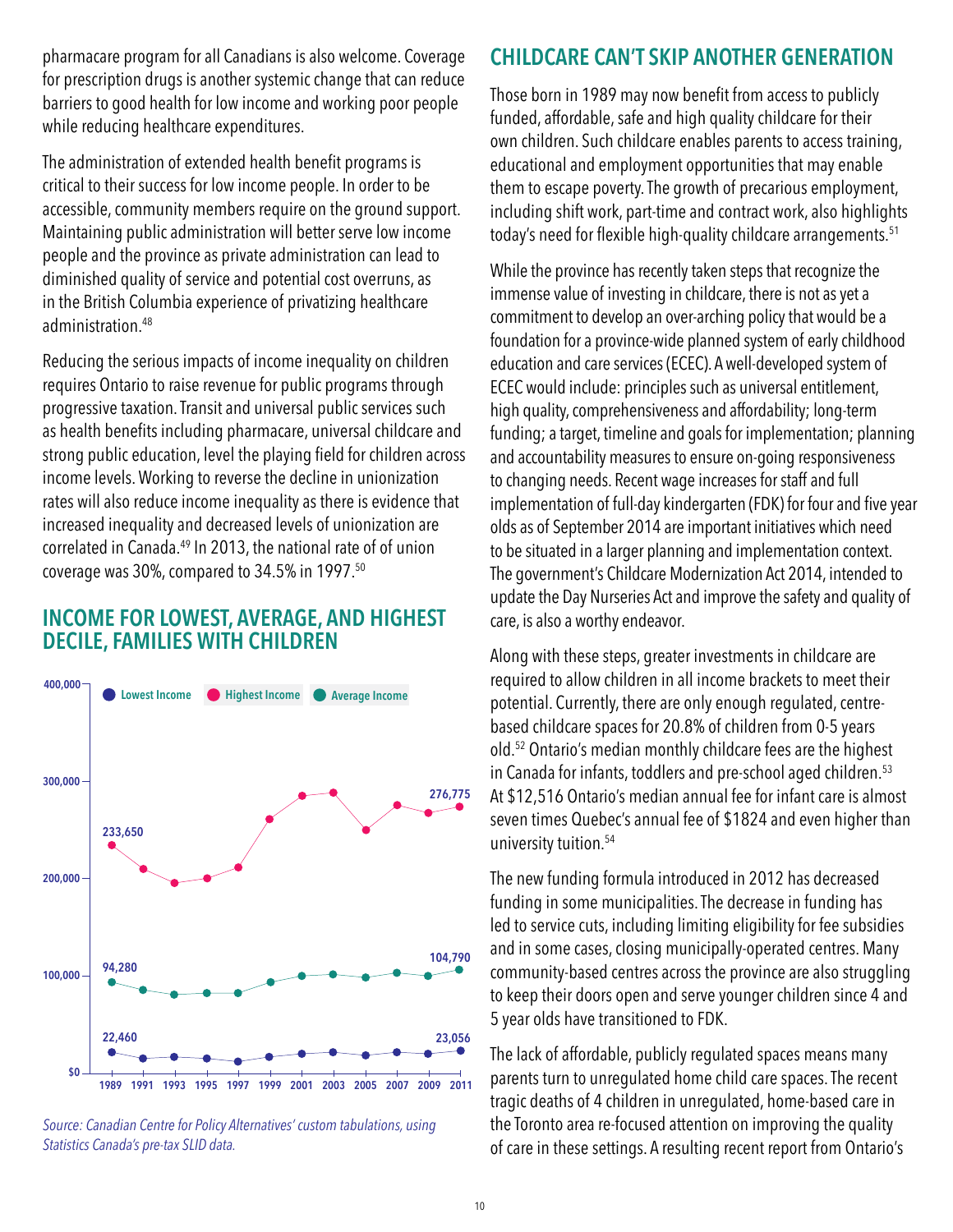Ombudsman contains 113 recommendations to improve care for an estimated 823,000 children in unlicensed settings across Ontario.55 The Childcare Modernization Act 2014 proposes some changes for these settings, but their effectiveness and the strength of enforcement remains to be seen.

In the immediate future, the childcare sector requires more direct funding to stabilize programs, keep fees down and pay adequate wages. Current programs can also be improved to meet parents' needs. For example, while FDK is a welcome shift towards creating a universally accessible system of early childhood education and care, the need for before and after care options and summer programming is a gap that must be filled. Once the sector is stabilized, Ontario needs to begin actualizing the long-demanded vision for a publicly funded, fully accessible, affordable, high quality system of childcare.

#### **Every Family Needs a Home they can Afford**

A lack of affordable, safe housing is a major obstacle to ending child and family poverty. Precarious work, pay inequity and insufficient social assistance rates leave families struggling to afford necessities. Housing is often a household's single largest monthly expense and is consistently linked to food insecurity. The average food bank client spends 71% of their income on housing while over 131,000 children rely on food banks each month.<sup>56</sup>

There are presently 165,069 households stuck on waiting lists for rent-geared to income housing that can last for up to 10 years.57 Family income has failed to keep up with the cost of rental housing, leaving many families teetering on the edge of becoming homeless. A shocking recent study found that 90% of families with children are on the brink of homelessness in highrise rental apartments in Toronto's low income neighbourhoods. A disproportionate number of the families surveyed are racialized, immigrants and headed by a lone-mother.<sup>58</sup>

One-in-seven users of shelters across Canada is a child, and 235,000 Canadians experience homelessness annually, costing the economy \$7 billion.<sup>59</sup> Homelessness takes many forms-it can be hidden on couches, spare bedrooms, overcrowded homes, and shelters, or visible as people living on the streets of Ontario communities. The 2014 Ontario Poverty Reduction Strategy sets the long-term goal of ending homelessness in Ontario and pledges to study the complexity of the issue and how best to track it. The 2014 PRS also invests in creating 1000 units of supportive housing for people with serious mental health issues and addictions and also commits funding for the Community Homelessness Prevention Initiative.<sup>60</sup>

Ontario's commitment to end homelessness is welcomed and developing measures to track homelessness is important. However, we cannot afford to stall – we have enough evidence about what works to reduce homelessness. By Budget 2015, Ontario should outline a timeline and resourced plan to end homelessness so that the initiatives and required investments can begin right away. This should include steps to improve the income adequacy of social assistance recipients to ensure that their housing precarity is addressed.

Ontario's participation in the At Home/Chez Soi research demonstration project of the Mental Health Commission of Canada took a Housing First approach, which involves providing immediate access to permanent housing with the support necessary to sustain stability and sets the goals of achieving social inclusion, self-sufficiency and improved quality of life and health.61 Ontario can build on the effectiveness of Housing First and can ensure the success of the model by ensuring adequate housing is available to those in need. Important actions Ontario can take to address the affordable housing crisis include:

- Increasing the amount of affordable housing by incorporating inclusionary zoning into the Planning Act so that developers are required to include affordable housing in their projects
- Providing low income tenants with a Housing Benefit
- Updating and maintaining existing affordable housing to ensure they are in a state of good repair
- Ensure the Infrastructure Ontario affordable housing loan remains capitalized at \$500 million in order to complete repairs<sup>62</sup>
- Reconsidering the cap on funding for homelessness shelters. This cap means that the number of people who can access a shelter is fixed for the year, regardless of local circumstances $63$
- Continue to advocate to the federal government for a National Housing strategy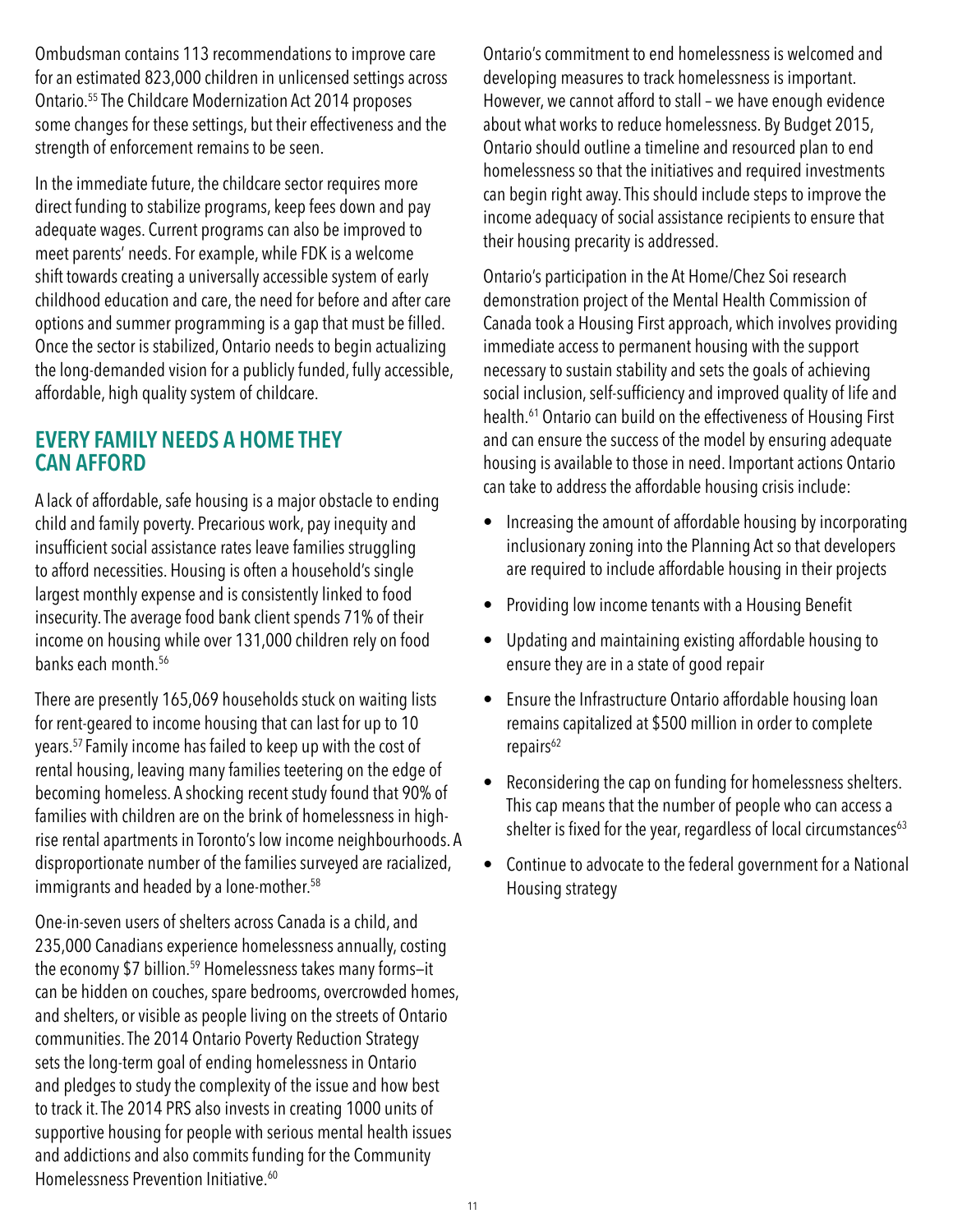# **Recommendations**

# **PRIORITIZE POVERTY REDUCTION**

- Reduce child poverty by 25% and take concrete steps to reduce income inequality through progressive taxation and investments in public services
- Provide adequate funding for programs affiliated with the Poverty Reduction Strategy, including homelessness prevention. Implement initiatives to reduce poverty among marginalized groups
- Outline a clear path forward to positively reform social assistance with stakeholders. Incomes must be adequate and no one on social assistance should be worse off as a result of reforms
- Press the federal government to introduce a national poverty eradication plan

# **MAKE PAID WORK A PATHWAY OUT OF POVERTY**

- Increase minimum wage to \$15/hour to bring workers 10% above the Low Income Measure and index
- Enforce Employment Standards Act and update Labour Relations Act to provide workers' protections
- Address workplace discrimination: Implement Employment Equity program; ensure pay equity

# **PROVIDE A STRONG SOCIAL SAFETY NET**

- Increase the Ontario Child Benefit by \$100 annually until 2018 and fully index to inflation
- Transform social assistance so it lifts people out of poverty. Significantly increase social assistance rates and continue investing to reach a \$100/month increase for single people receiving OW. End the freeze on increases for family members of people who receive ODSP. Stop clawing back OCB increases from basic needs rates and allow recipients to retain child support. Ensure high quality training programs to support the move from welfare to work.
- Accelerate the implementation of drug, vision and dental benefits for all low income people
- Advocate to federal government to implement Pharmacare and improve access to Employment Insurance

### **ENSURE ACCESS TO EARLY LEARNING AND CHILD CARE**

• Provide adequate subsidies to meet parent demand and commit to developing policies and a new funding model to support a universal system of high quality, affordable child care

### **IMPROVE ACCESS TO AFFORDABLE HOUSING AND END HOMELESSNESS**

- By Budget 2015, outline a timeline and resourced plan to end homelessness. Ensure adequate housing is available to meet community needs
- Provide a monthly Housing Benefit to low-income tenants to reduce high rent costs
- Bring aging social housing stock up to standard, build more affordable and supportive housing
- Strengthen tenant protection legislation
- Incorporate inclusionary zoning into the Planning Act
- Reconsider the cap on funding for homelessness shelters

# **PRIORITIZE OPPORTUNITIES FOR YOUTH**

- Reduce university tuition rates by 30%; increase grants for all students from low-income families (including part-time and mature students)
- For youth and from care, raise the age limit for extended care and maintenance agreements to 25
- Work with business, labour, non-profit sector, academic institutions and community groups to connect youth to meaningful career opportunities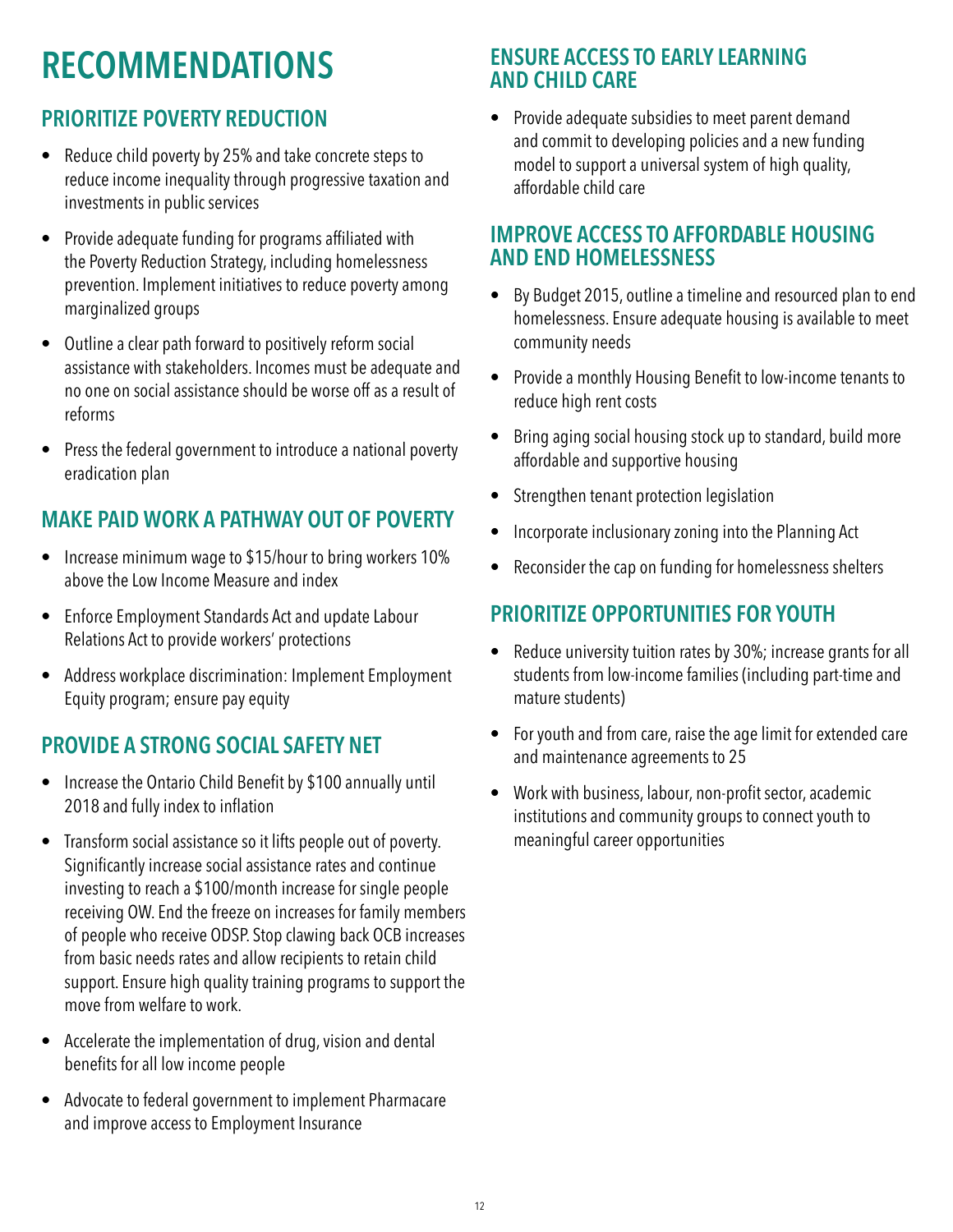# **Endnotes**

1 Patychuk, D. (2010 February). Data from 2006 Census, Community Social Data Strategy. Prepared for Colour of Poverty-Colour of Change Network.

2 Statistics Canada. (2013). Analytical document: Income composition in Canada. National Household Survey, 2011. Minister of Industry. Retrieved from: http://www12.statcan. gc.ca/nhs-enm/2011/as-sa/99-014-x/99-014 x2011001-eng.cfm#a6

3 Statistics Canada. (July 2014). Annual Income Estimates for Census Families and Individuals (T1 Family File) Family Data User's Guide. Income Statistics Division.

4 Ibid.

5 Statistics Canada. (2013). Low Income Lines, 2011-2012. Income Research Paper Series. Income Statistics Division.

6 Statistics Canada custom tabulation. T1 Family File, 1989 and 2012.

7 Patychuk, D. (2010 February). Data from 2006 Census, Community Social Data Strategy. Prepared for Colour of Poverty-Colour of Change Network.

8 Fontaine, P. (2007). Protecting our gifts and securing our future: Eliminating poverty among First Nations children. Paediatrics & Child Health, 12(8), 653-655. Retrieved from: www.pulsus. com/journals/toc.jsp?sCurrPg=journal&jnlKy=5& isuKy=745

9 Statistics Canada. (22 July 2014). CANSIM Table 111-0015 Family characteristics, Low Income Measures (LIM), by family type and family type composition annual.

10 Block, S. (2010 June). Ontario's Growing Gap: The role of race and gender. Canadian Centre for Policy Alternatives. And Block, S. & Galabuzi, G.E. (2011). Canada's colour Coded labour Market. Retrieved from http://www.policyalternatives. ca/publications/reports/canadas-colour-codedlabour-market. And Law Commission of Ontario. (2012 August). Vulnerable workers interim report. Retrieved from http://www.lco-cdo.org/ en/vulnerable-workers-interim-report-executivesummary

11 Government of Ontario. (2014). Realizing our Potential. Ontario's Poverty Reduction Strategy 2014-2019. Retrieved from: https://www.ontario. ca/home-and-community/realizing-our-potentialontarios-poverty-reduction-strategy-2014-2019

12 1984's Report on Equality in Employment quoted in Verma, A. (2012). Employment equity: Taking action. Health and Racism Working Group. East Mississauga Community Health Centre.

13 Right to Healthcare Coalition. (2011 January). Investing in health, economic, settlement and integration outcomes: A business case for eliminating the three<sup>[2]</sup>month wait for OHIP for new Ontario residents. Retrieved from: http:// accessalliance.ca/sites/accessalliance/files/ Business\_Case\_3monthwait.pdf

14 Macdonald, D. & Wilson, D. (2013 June). Poverty or prosperity: Indigenous children in Canada. Canadian Centre for Policy Alternatives and Save the Children. Retrieved from: http:// www.policyalternatives.ca/sites/default/ files/uploads/publications/National%20 Office/2013/06/Poverty\_or\_Prosperity\_ Indigenous\_Children.pdf.

15 Ministry of Children and Youth Services. (2013 December). Breaking the cycle: The fifth progress report on Ontario's poverty reduction strategy, 2013 Annual Report.

16 Ibid.

17 Daily Bread Food Bank & Caledon Institute (2009). Developing a deprivation index: The research process.

18 Canadian Teachers' Federation. (2014). Poverty, What is it? A Discussion Booklet for Students in Grades 5 to 8.

19 Hennessy, T., & Stanford, J. (2013 March). More harm than good: Austerity's impact in Ontario. Canadian Centre for Policy Alternatives-Ontario. Retrieved from: http:// www.policyalternatives.ca/sites/default/files/ uploads/publications/Ontario%20Office/2013/03/ More%20Harm%20Than%20Good\_0.pdf

20 Tiessen, K. (2014 March). Seismic Shift: Ontario's Changing Labour Market. Canadian Centre for Policy Alternatives Ontario Office. Retrieved from: https://www.policyalternatives.ca/ publications/reports/seismic-shift

21 Statistics Canada. (2013). Custom tabulations, using Survey of Labour and Income Dynamics (SLID) MASTERFILE.

22 Tiessen, K. (2014 March). Seismic Shift: Ontario's Changing Labour Market. Canadian Centre for Policy Alternatives Ontario Office. Retrieved from: https://www.policyalternatives.ca/ publications/reports/seismic-shift

23 Cornish, M. (2014, April). A Growing Concern: Ontario's Gender Pay Gap. Canadian Centre for Policy Alternatives Ontario Office. Retrieved from: https://www.policyalternatives.ca/sites/

default/files/uploads/publications/National%20 Office%2C%20Ontario%20Office/2014/04/ Ont Equal Pay Day.pdf

24 Ibid.

25 Yalnizyan, A. (2013). Boost the minimum wage, boost the economy. The Progressive Economics Forum. Retrieved from: http://www. progressive-economics.ca/2013/02/27/boost-theminimum-wage-boost-the-economy/

26 Statistics Canada. (2014 October). CAN SIM Table 282-0001. Labour force survey estimates (LFS), by sex and detailed age group, unadjusted for seasonality.

27 Statistics Canada. Table 276-0020- Employment Insurance program (EI), beneficiaries by province, type of income benefits, sex and age, monthly (persons), CANSIM (database).

28 Social Assistance Review Advisory Council. (2010 May). Recommendations for an Ontario income security review.

29 This figure is calculated after-payroll taxes have been deducted and tax credits and transfers have been estimated for a worker with one child earning \$11/hour, 35 hours/week over 52 weeks. Analysis provided by Kaylie Tiessen, Economist, Canadian Centre for Policy Alternatives Ontario Office.

30 As of August 2014. From Ministry of Community and Social Services' Ontario Social Assistance Monthly Statistical Reports for Ontario Works and the Ontario Disability Support Program. Retrieved from: http://www.mcss. gov.on.ca/ documents/en/mcss/social/reports/ OW\_EN\_2014-08.pdf and http://www.mcss. gov.on.ca/documents/en/mcss/social/reports/ ODSP\_EN\_2014-08.pdf.

31 Calculated by increasing the 2011 LIM-AT for a 2 person household (calculated using information from Statistics Canada, Low Income Lines, 2011-2012, Minister of Industry 2013) by a factor of 1.0431 to account for inflation. This LIM calculation uses the square root of family size equivalence scale in order to be consistent with previous Ontario Campaign 2000 reports.

32 1989-2013 Ontario welfare income data provided by Caledon Institute; 2014 Ontario welfare income data calculations and 1989-2013 data adjustments by Income Security Advocacy Centre. For more information on welfare incomes over time and across Canada, see Tweddle, A., K. Battle and S. Torjman, Welfare in Canada 2013, Nov 2014.

33 LGBTQ is an acronym for Lesbian, Gay Bisexual, Transgender, Queer.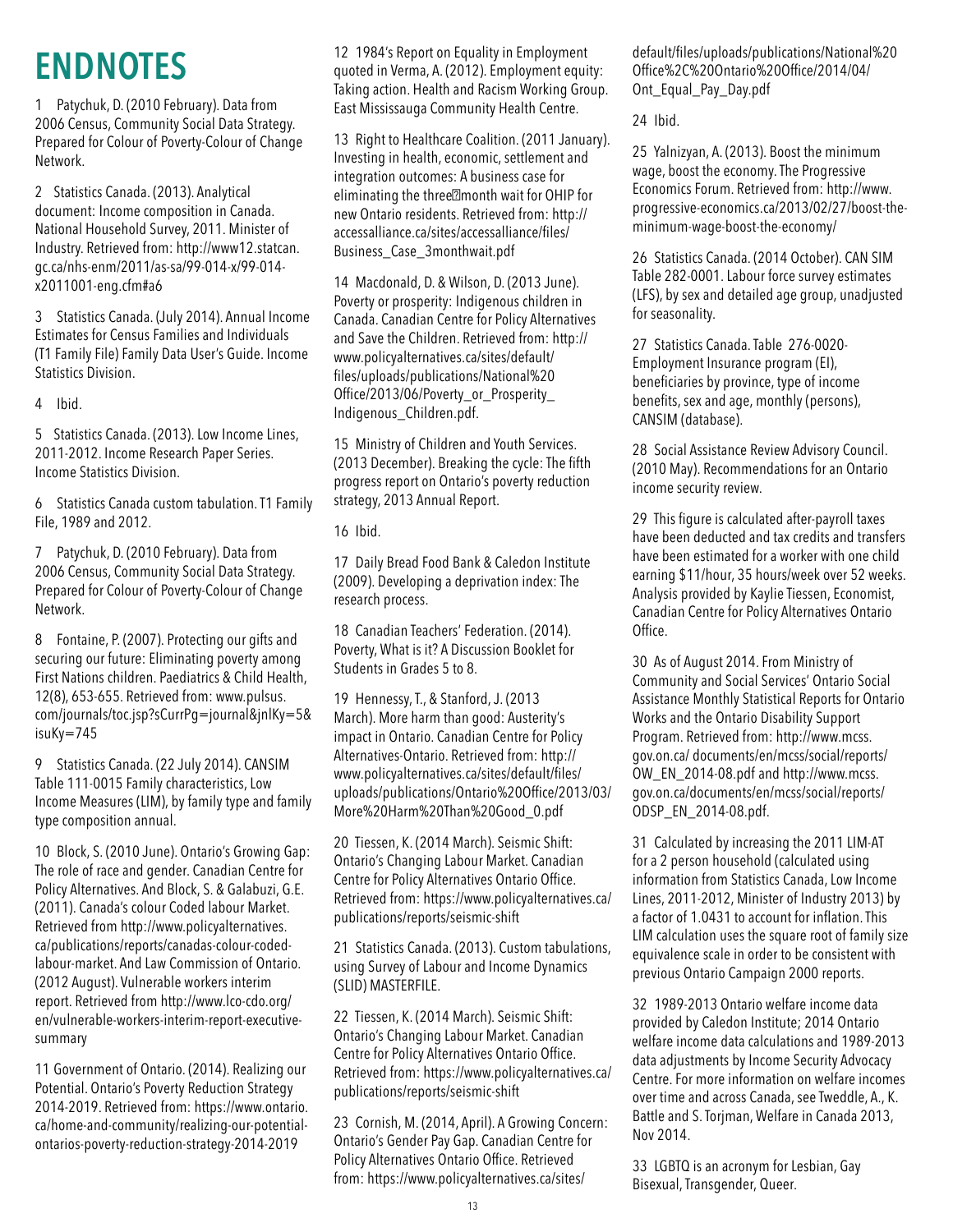34 Provincial Advocate for Children and Youth. (2012). 25 is the new 21 Retrieved from: http://provincialadvocate.on.ca/documents/ en/25istheNew21.pdf

35 Ontario Ministry of Finance. (2014). Ontario's Long-Term Report on the Economy. Chapter 1: Population and Labour Force Trends and Projections. Retrieved from: http://www.fin.gov. on.ca/en/economy/ltr/2014/ltr2014.pdf

36 The Canadian Federation of Students-Ontario. (2014). Addressing a Crisis: Students' Recommendations for the 2014 Ontario Budget. Retrieved from: http://www.cfsontario.ca/ downloads/2014-Fin.Ctte-Submission.pdf

#### 37 Ibid.

38 Statistics Canada. (2014 October). CAN SIM Table 282-0001. Labour force survey estimates (LFS), by sex and detailed age group, unadjusted for seasonality.

39 Bill 18, Stronger Workplaces for a Stronger Economy Act, 2014. Retrieved from: http://www. ontla.on.ca/web/bills/bills\_detail.do?locale=en &Intranet=&BillID=3010 and Ontario Ministry of Labour. (2014 March). Are Unpaid Internships Legal in Ontario? Retrieved from: http://www. labour.gov.on.ca/english/es/pubs/internships. php

40 Ontario Ministry of Finance. (2014). Ontario's Long-Term Report on the Economy. Chapter 1: Population and Labour Force Trends and Projections. Retrieved from: http://www.fin.gov. on.ca/en/economy/ltr/2014/ltr2014.pdf

41 Canadian Centre for Policy Alternatives' custom tabulations, using Statistics Canada's pretax SLID data, 1989-2011.

42 The Conference Board of Canada. (2014 September 23). Age Rather than Gender Becoming the New Income Divide. News Release 15-29. Retrieved from: http://www. conferenceboard.ca/press/newsrelease/14-09-23/ age\_rather\_than\_gender\_becoming\_the\_new\_ income\_divide.aspx

43 Wealth represents net worth: the total value of assets minus debts. Income is the amount of money an individual or family earns each year. As quoted in Broadbent Institute. (2014 September). Have and Have-Nots: Deep and persistent wealth inequality in Canada. Retrieved from: https:// www.broadbentinstitute.ca/sites/default/files/ documents/have-havenots.pdf

44 Lynch, D.J. (2011 November 16). How Inequality Hurts the Economy. Bloomberg Business Week Global. Retrieved from: http:// www.businessweek.com/magazine/howinequality-hurts-the-economy-11162011.html 45 Tiessen, K. (2014 May 1). Budget 2014: Baby steps to renewing revenue health. Canadian Centre for Policy Alternatives Ontario Office. Retrieved from: http://behindthenumbers. ca/2014/05/01/budget-2014-baby-steps-torenewing-revenue-health/

46 Mackenzie, H., Shillington, R. (2009 April). Canada's Quiet Bargain: The benefits of public spending. Retrieved from: http://www. policyalternatives.ca/sites/default/files/uploads/ publications/National\_Office\_Pubs/2009/ Benefits\_From\_Public\_Spending.pdf

47 Toronto Public Health.(2013 October). Racialization and Health Inequities in Toronto. Retrieved from: http://www.toronto.ca/legdocs/ mmis/2013/hl/bgrd/backgroundfile-62904.pdf

48 Bains, C. (2013 February 28 ). Outsourcing health administration not bringing expected benefits: B.C. auditor. Canadian Press.. Retrieved from: http://bc.ctvnews.ca/outsourcing-healthadministration-not-bringing-expected-benefits-bc-auditor-1.1177007

49 Block, S. (2012 November). Updating and Strengthening Employment Standards and Labour Relations Legislation. Broadbent Institute. Retrieved from: http://www.broadbentinstitute. ca/en/blog/sheila-block-updating-andstrengthening-employment-standards-andlabour-relations-legislation

50 Government of Canada. (2014 June 11). Union Coverage in Canada, 2013. Labour Program. Retrieved from: http://www.labour. gc.ca/eng/resources/info/publications/union\_ coverage/union\_coverage.shtml

51 Lewchuk, W., Lafleche, M. et al. (2013). It's more than poverty: Employment precarity and household well-being. Poverty and Employment Precarity in Southern Ontario Research Group. Retrieved from: http://www.unitedwaytoronto. com/downloads/whatWeDo/reports/ ItsMoreThanPoverty2013-02-09FReport.pdf

52 Ferns, C. and Friendly, M. (2012 June). The state of early childhood education and care in Canada 2012. Moving Child Care Forward Project. Retrieved from: http://childcarecanada.org/sites/ default/files/StateofECEC2012.pdf

53 Ibid.

54 Ibid.

55 Ombudsman Ontario. (2014 October). Careless About Child Care. Investigation into how the Ministry of Education responds to complaints and concerns relating to unlicensed daycare providers. Ombudsman Report. Retrieved from: https://ombudsman.on.ca/Files/sitemedia/ Documents/CarelessAboutChildCareEN\_1.pdf

56 Ontario Association of Food Banks. (2013). Hunger Report 2013. Retrieved from: http:// www.oafb.ca/tiny\_mce/plugins/filemanager/ pics cms/61/261/2013\_Hunger\_Report\_-\_Final.pdf

57 Ontario Non-Profit Housing Association. (2014). Waiting Lists Survey 2014. ONPHA's Report on Waiting Lists Statistics for Ontario.

58 Paradis, E. (2013 November). Nine out of Ten Families at Risk of Homelessness in Toronto's Aging Rental Highrise Buildings. Research Update. Cities Centre, University of Toronto. Retrieved from: http://www.citiescentre.utoronto. ca/Assets/Cities+Centre+2013+Digital+Assets/ Cities+Centre/ Cities+Centre+Digital+Assets/ pdfs/publications/Homelessness+in+Toronto+R ental+Highrise+Bldgs+-+NCRP+Nov-2013.pdf

59 Gaetz, S., Gulliver, T & Richter, T. (2014). The State of Homelessness in Canada: 2014. Toronto: The Homeless Hub Press. Retrieved from: http:// www.homelesshub.ca/SOHC2014

60 Government of Ontario. (2014). Realizing our Potential. Ontario's Poverty Reduction Strategy 2014-2019.

61 Canadian Alliance to End Homelessness. (2014). Housing First. Retrieved from: http:// www.caeh.ca/a-plan-not-a-dream/housing-first/

62 Barnes, S. (2013). Poverty Is A Health Issue: Wellesley Institute Submission on the Ontario Poverty Reduction Strategy. Wellesley Institute. Retrieved from: http://www.wellesleyinstitute. com/wp-content/uploads/2013/09/Poverty-Reduction-Strategy-2013.pdf

63 CBC News. (2013 November 6). Kenora shelter tightens rules to stay afloat. Retrieved from: http://www.cbc.ca/news/canada/thunderbay kenorashelter-tightens-rules-to-stayafloat-1.2416943.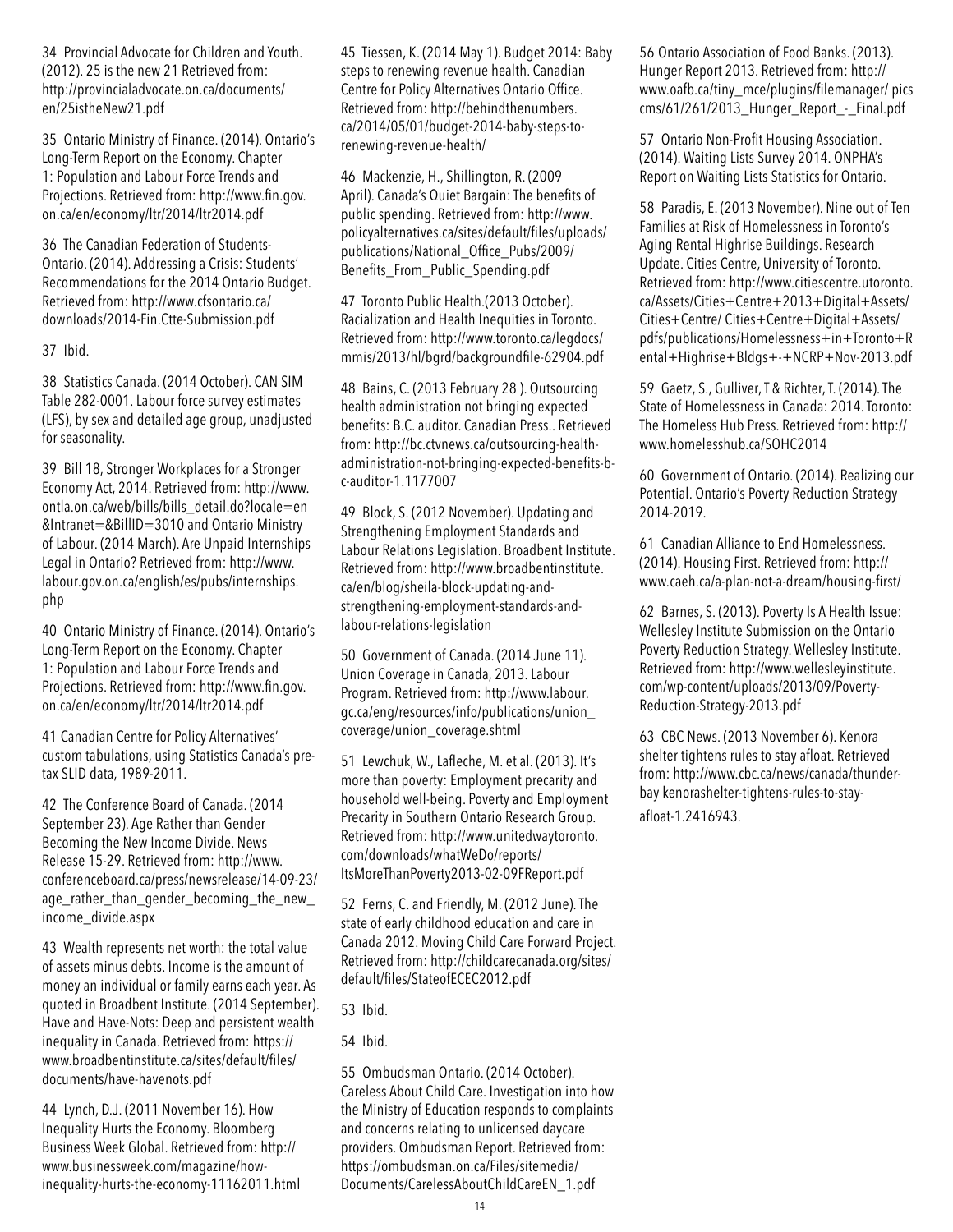# **Acknowledgements and credits**

Ontario Campaign 2000 thanks the following for their support:

Sisters of St. Joseph of the Diocese of London (ON), Ontario English Catholic Teachers' Association, Elementary Teachers' Federation of Ontario, Ontario Secondary School Teachers' Federation, Income Security Advocacy Centre, Wellesley Institute, Mennonite Central Committee Ontario, UNIFOR, Canadian Centre for Policy Alternatives Ontario Office and National, Toronto Public Health, Urban Issues Team, our dedicated steering committee, Ontario partner organizations and donors.

Thank you to Family Service Toronto, our host agency, supported by United Way Toronto.

Campaign 2000 is a non-partisan, cross-Canada coalition of more than 120 national, provincial and community organizations committed to working together to end child and family poverty in Canada; over 70 of which are from Ontario.

Visit www.campaign2000.ca for a list of partner organizations.

Copyright © November 2014, Campaign 2000. All rights reserved.

ISBN: 1-894250-85-0 Publication: Ontario Campaign 2000, Toronto Author: Anita Khanna Translation: Jocelyne Tougas Design: The Public Produced with Union Labour, OPSEU Local 594

Disponible en français : http://www.campaign2000.ca/reportCards/provincialReports.html#ont

Download this report and our other publications at www.campaign2000.ca.

Call 416-595-9230 x244 to order hard copies.